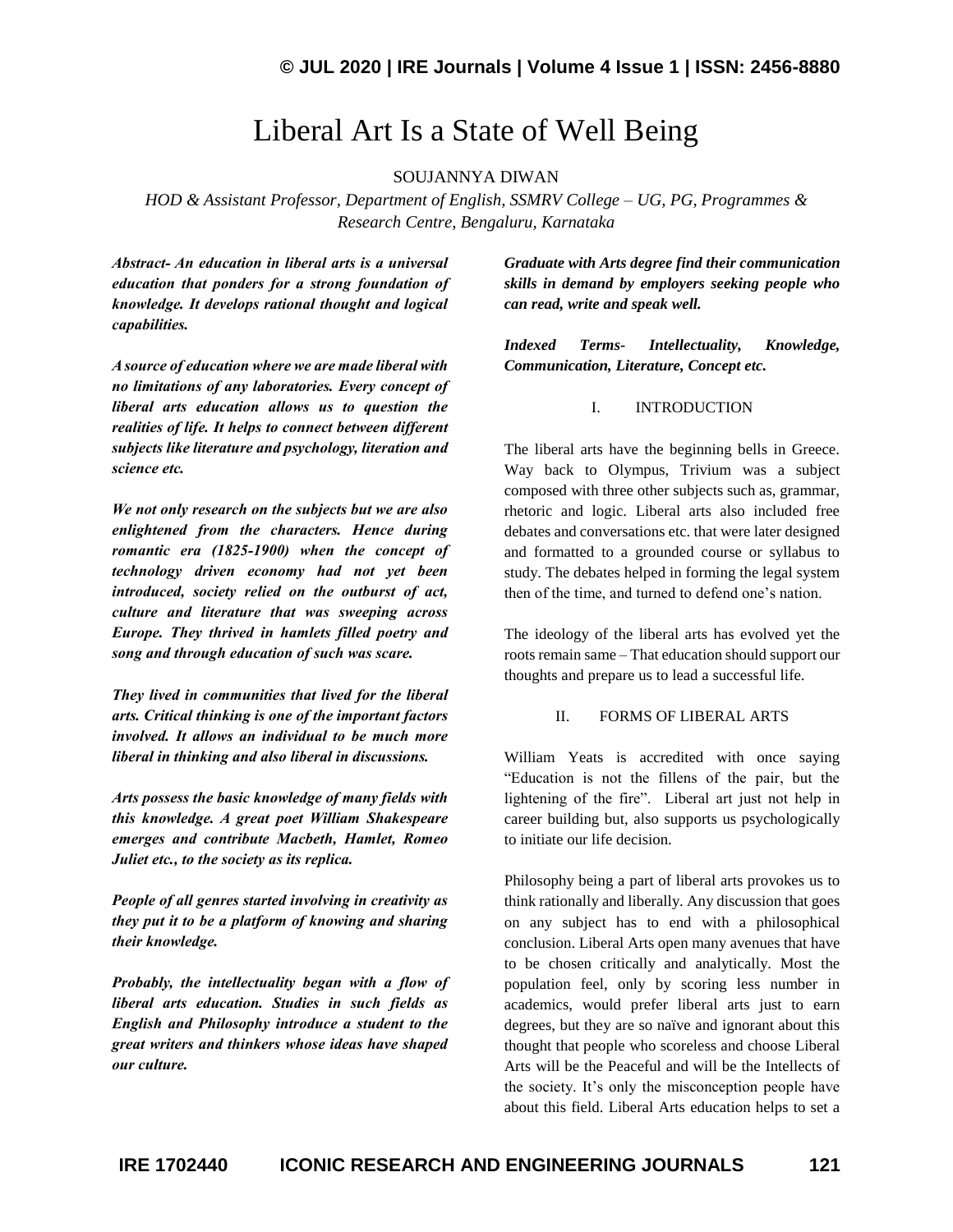common base for a worldly knowledge; it strengthens of the natural world. Liberal Arts is concerned with not just shaping professional life but also personal life. If Biology helps in knowing Human Body system, philosophy helps to understand the system more sensitively and takes dare to deal with life's ups and downs. Liberal Arts takes in to account of any course a person is taking, whether it relates to this major or not, the courses required are to help and apply several skills in to everyday life rather than only professional life. Liberal Arts enable a person to think, learn and see a bigger picture. It certainly creates awareness in an individual to build their own confidence, opinion, and make their own decisions, and once a person develops their outlook on the world, the world becomes more understandable place.

A Liberal Arts education which run from anything to everything, from English to History, History to Biology, Biology to Nature etc will provide all the tools necessary to understand the world; our confusion will be filled with this very information. Liberal Arts courses make us understand that only by memorizing books will not help to stand in life but knowing the life would be a better option to you and value the life in a much different way, subjects of Arts engages us to think critically and also emotionally. Every stanzas of a poet takes us nearer to life and its harsh realities, every deep book enlightens us and bothers us to justify our lives, Liberal arts teaches us Life, and not he Late.

William Shakespeare who is a big tree of English Literature contributed this world with great maturity to understand different characters of the Life, his plays not only speak history but also a deep psychological factor of every Individual's life. Liberal Arts make us more spiritual than religious. It helps us to question every superstitious activity in our life. Feminism being a part of Liberal Arts study has molded the system with its loaded acknowledgment about inequalities and difference which were made past long time and has allowed women to rise against the system and not the men folk.

So, this kind of learning is not only one of the enrichments of the existence; but also, one of the achievements of this civilization. No particular concentration or area of the study is inherently a better ticket to security, leadership, or personal satisfaction than other. We defend Liberal Education against parents, skeptics, potential students, media the market place etc. so, the foremost practical defense is that best possible preparation for succumb in the learned professions. Virginia Wolf used different spatial image to make a similar point her book, "Three Guineas" as she speaks about the importance of cultivating taste for the knowledge of arts and literature and also about music. She argues about the people involved in their profession or business have no time to catch up some good books, music, some great pictures and have lost their sense of sight, sense of good taste and sense of good music etc. and then she says "What then remains of a human being when they lose sense of sound, music and sight?? Only a cripple in a crave".

Liberal Arts also help us to have a better sight of the past and know how the world is changing through our times. However, with the never-ending demands of the new technology and inventions, the society is starting to pay less attention to the importance of the acts and the humanities, therefore generations today are lacking the knowledge of these subjects. As a result, they are growing without the ability of critical thinking as well as how the world revolves around us and also the inability to read, reason and communicate.

Today, with the uncertain global economy, a liberal arts education helps us to prepare for such uncertainty and also holds us long for a meaningful life. It's an approach to learn and re learn the ideal complexities, diversities, and changes. It shapes us to develop a sense of social responsibilities as well as groom us with a strong and transferable intellect and skills acquisitions, analytics etc…

Liberal arts make us aware of the knowledge and the ability to put force the acquired knowledge in required situations for the constructive and the ethical use in the society.

Hence, people are actually influenced by the so-called trend and have lost to recognize their own interests and also the technical studies have become the matter of status and Life style. But at the end without accomplishing the measure of life the whole lifestyle will be depressed. Liberal arts and humanities might not guarantee you about the jobs and settlement like